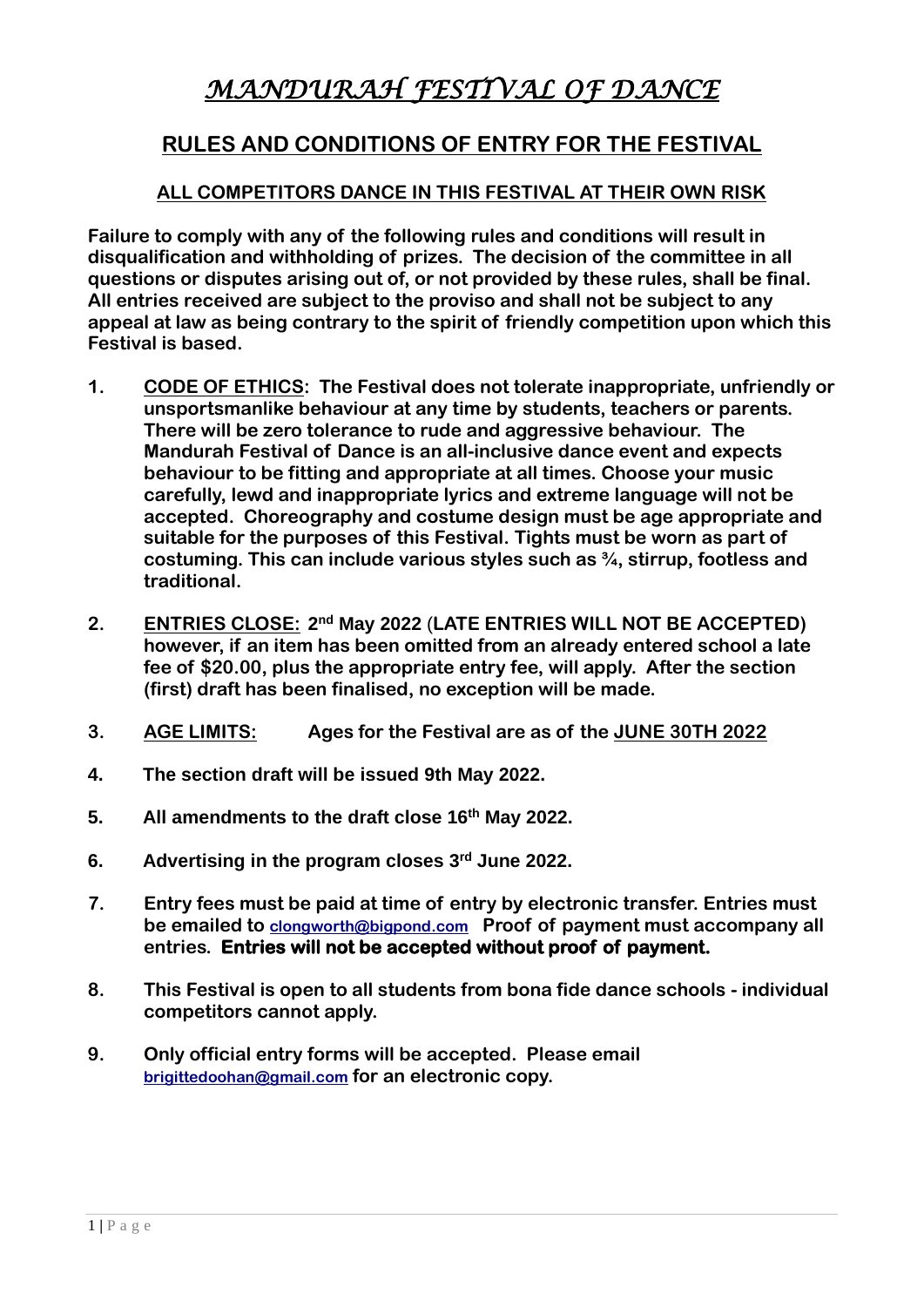- **10. No competitor who has been taught, coached or advised by the adjudicator during the three months prior to the competition dates will be eligible to enter the Festival.**
- **11. A competitor whose name is omitted from the program due to an administration oversight will be required to perform first in the appropriate section**
- **12. No competitor may appear more than once in any section.**
- **13. Competitors must report back stage 20 minutes prior to the section in which they are to perform.**
- **14. Competitors who do not appear when their number is called may perform at the end of the section. However, they will not receive a mark. They will receive a report.**
- **15. If a competitor commences a dance, then stops for any reason other than a technical fault on behalf of the organisers, then that competitor may appear again at the end of the section. However, they will not receive a mark. They will receive a report.**
- **16. TIME LIMITS: Entrants exceeding time limits will be disqualified. The item will be timed with the commencement of the music OR first body movement of the dance until the completion of the music or the last dance movement including curtsey and exit.**
- **17 Only competitors, teachers and officials will be allowed side stage. Should a performer require props, their helpers (within reason), will be allowed to take props on stage, clear the stage at the end of the item, then immediately leave the backstage area.**

**NO parents or siblings are permitted side stage to watch.**

**NO infants or toddlers either in strollers or with an adult will be permitted side stage.**

**This ruling also applies to teachers.**

- **18. Teachers may only remain in the wings whilst a competitor from their own school is performing. Other school members/students may not.**
- **19. During performances, competitors in the same section must stay within the area marked by a white line side stage (Opposite Prompt). Competitors who need to commence their performance from Prompt side may move to that area one or two dances prior to their number. The Fly Rail Door (Prompt side), is not to be used during the Festival by competitors.**
- **20. Props and scenery may be delivered to the back stage holding bay at the COMMENCEMENT of the required session. They must THEN be removed from this area at the conclusion of the same session.**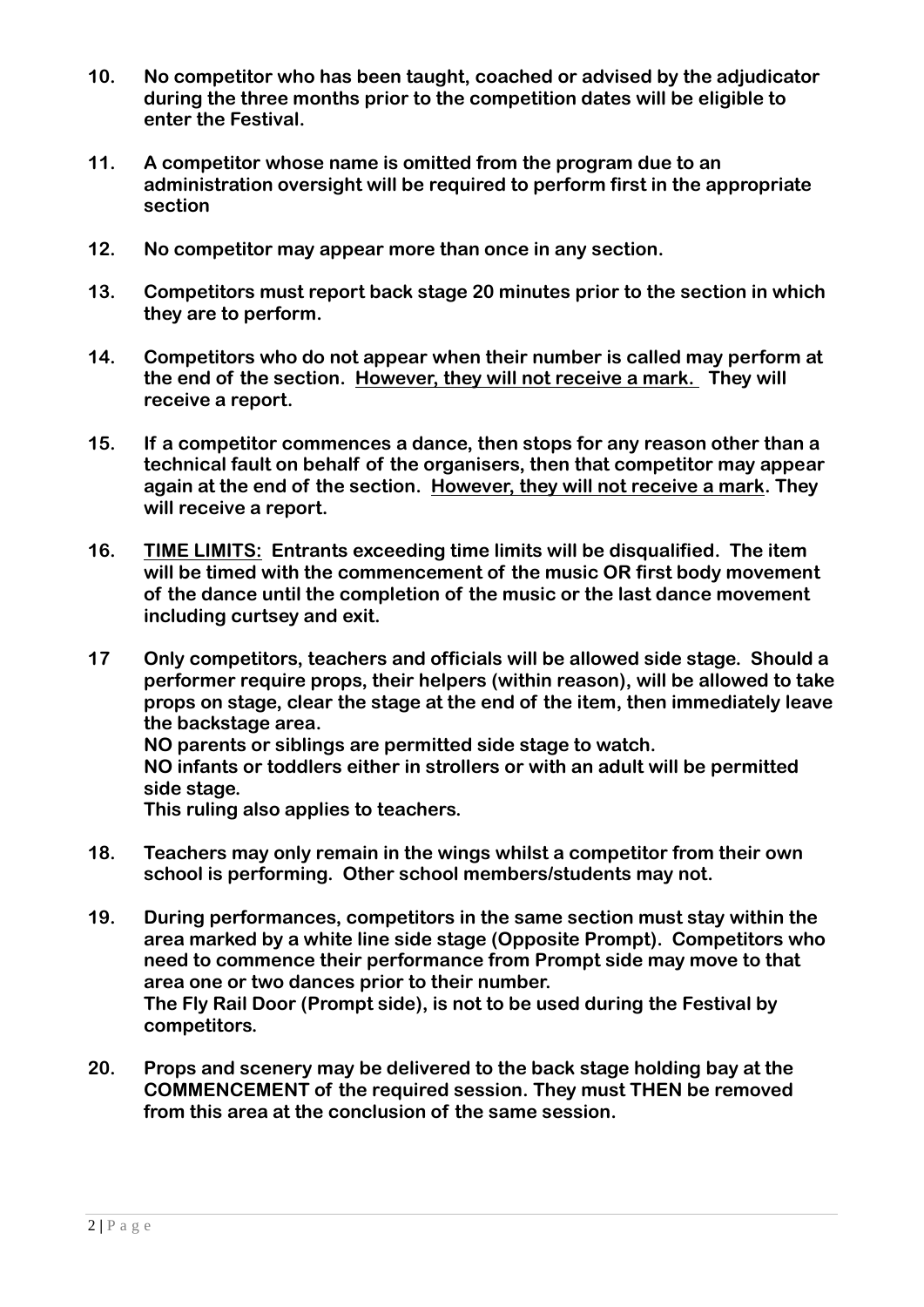**21. NO real flowers, fruit, foliage, vegetables, rosin, powder, flour, body oils, straw props or any breakable items are to used or worn by competitors. No glitter is to be thrown on stage and glitter decoration on props should be sealed.**

**Classical dancers who ignore the ROSIN ruling will face a penalty.**

- **22. Competitors must perform the work of the school whose name appears on the entry form or their own work.**
- **23. A competitor can only represent one school at any time during this festival.**
- **24. MUSIC: Music to be uploaded through Google Drop Box. NO CD's, thumb drives or lap tops will be accepted.**
- **25. No prompting is allowed (with the exception of the 6/under sections).**
- **26. No lighting or special effects are to be used (white stage only). No teacher is permitted to instruct the lighting technician during their performance (other than the Production Item).**
- **27. If the adjudicator is approached by any competitor, teacher or a family member of any participating school before and during any item, disqualification of that item will occur immediately.**
- **28. Due to copyright conditions and regulations, the recording of performances by anyone other than the official camera technicians, is not permitted. No video, camera or electronic device equipped to record, is to be used in the auditorium. Contravention of this could result in associated competitors or schools being disqualified. As it could be deemed illegal, substantial fines may be imposed.**
- **29. PROTESTS: A protest against any competitor or any decision must be made in writing to the Protest Committee within one hour after the completion of the section. This must be made with a protest fee of \$30.00 which will be refunded if the protest is upheld. The case for the protest will be heard during the next session break and will be dealt with at the Protest Committee's discretion. No further correspondence will be entered into. In the event of a dispute of timing, the CD must remain side stage with the Mandurah Performing Arts Centre's audio technician until the issue is resolved.**
- **30. The Mandurah Festival of Dance reserves the right to amend or refuse any entry on any ground pertaining to the rules.**
- **31. The Mandurah Festival of Dance reserves the right to change the adjudicator for any reason whatsoever.**
- **32. In the case of duos/trios, quartets and troupes, the eldest entrant's age will determine the age group of the item.**
- **33. All troupes & ensembles must have five or more members.**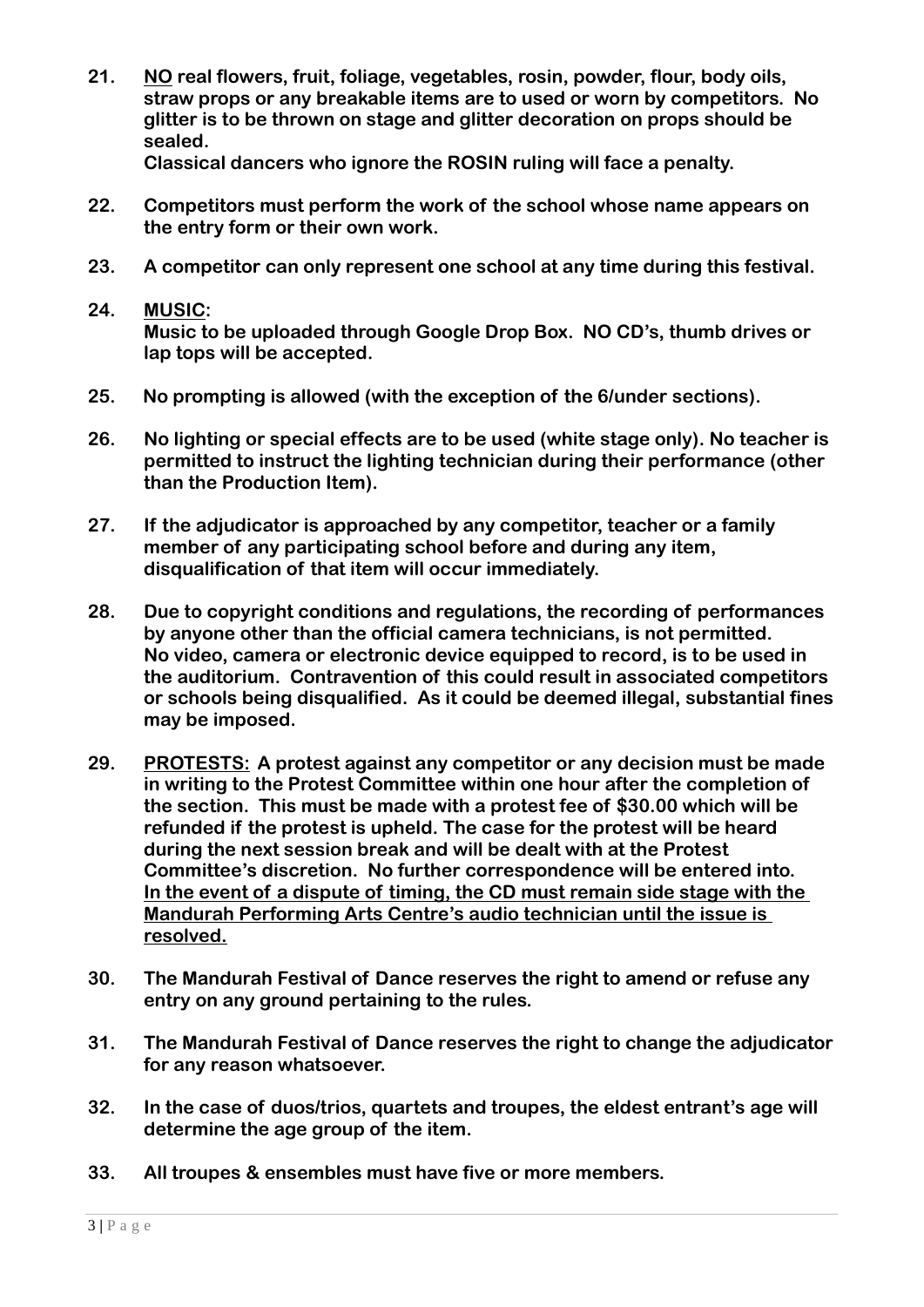- **34. All soloists must dance within their own age group according to the Festival's age limit cut off point.**
- **35. Competitor reports are to be collected back stage at the end of each session by teachers only or one delegated adult representative.**
- **36. No substituting of any entrant, including troupes on the day. However, under certain circumstances and after conferring with the committee in advance of the Festival, a substitution may be allowed.**

#### **37. OPEN CLASSIFICATION:**

**Is any competitor who has won a first place in any competition of the same genre prior to the Festival's close of entry date; or if a competitor has danced in an OPEN section at the Mandurah Festival of Dance they cannot revert back to NOVICE in the following year for that genre.**

#### **NOVICE CLASSIFICATION:**

**Is any competitor who has not won a first place in the same genre prior to the Festival's close of entry date.** 

**When a competitor moves from the 6/under to the 8/under solo age group, they may enter in the novice classification regardless of previous 6/under first placing.**

#### **38. COMPETITOR AGGREGATE POINTS:**

| <b>OPEN:</b>   | $1ST$ - 5 points, | $2nd$ - 3 points,             | $3^{\text{rd}}$ - 1 point |
|----------------|-------------------|-------------------------------|---------------------------|
| <b>NOVICE:</b> | $1ST$ - 3 points, | $2^{\mathsf{nd}}$ - 2 points, | $3^{\text{rd}}$ - 1 point |

**Where an equal number of aggregate points are accrued, there will be a count back of qualifying solo adjudicator marks.**

- **39. Any competitor who performs in the Mature and Motivated section cannot perform in any other section of the Festival. If any adult competitor wishes to dance in any of the 17/over sections, they cannot perform in any Mature and Motivated section.**
- **40. CURTAINS: Front of house curtains may only be used in ensembles, troupes, demi character and acrobatic sections. No mid tabs permitted in any item during the Festival other than the Production section.**
- **41. Teachers cannot scribe for the adjudicator.**
- **42. COSTUMES: Tights must be worn in all instances as part of costuming for this festival. All costuming should be age appropriate. There will be a penalty deduction if tights are not worn.**
- **43. In the event of the competition not taking place for any reason, no responsibility will be accepted for any loss of time, or expense incurred by the competitor.**
- **44. The Mandurah Festival of Dance will not be responsible for loss or damage of any competitor's property.**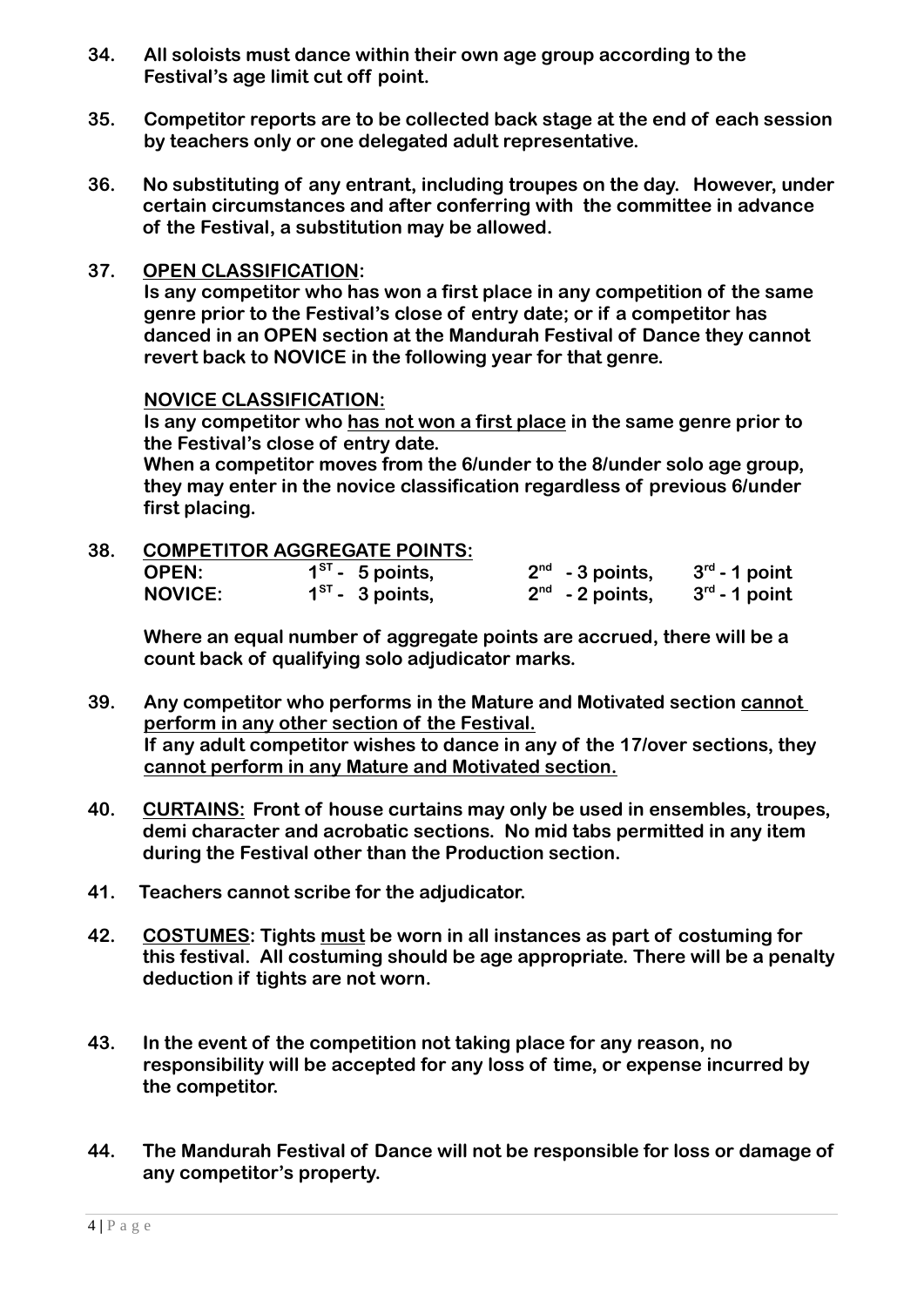#### **TIME LIMITS (Items will not receive a score if they are over time)**

| 6/Under Only                                          |                                        |
|-------------------------------------------------------|----------------------------------------|
| Any genre solo/duo/trio/quartet                       | 2.5 minutes                            |
| Any genre ensemble or troupe                          | 4.0 minutes                            |
| <b>Song and Dance Only (does not include 6/under)</b> |                                        |
| All solos both Open and Novice                        | 4.0 minutes                            |
| All duo/trio/quartet                                  | 4.0 minutes                            |
| All troupes and ensembles                             | 5.0 minutes                            |
| <b>Other Genres</b>                                   |                                        |
| All duo/trio/quartet                                  | 3.0 minutes                            |
| All troupes and ensembles                             | 5.0 minutes                            |
| <b>Novice Solos</b>                                   |                                        |
| 8/under, 10/under & 12/under                          | 2.5 minutes                            |
| 14/under & 16/under                                   | 3.0 minutes                            |
| <b>Open Solos</b>                                     |                                        |
| 8/under, 10/under, 12/under, 14/under & 16/under      | 3.0 minutes                            |
| 17/Over Solos                                         |                                        |
| All solo genres                                       | 3.0 minutes                            |
| <b>Production Item</b>                                | 10.0 minutes                           |
| <b>Scholarship sections</b>                           | 2 minutes minimum<br>3 minutes maximum |
|                                                       |                                        |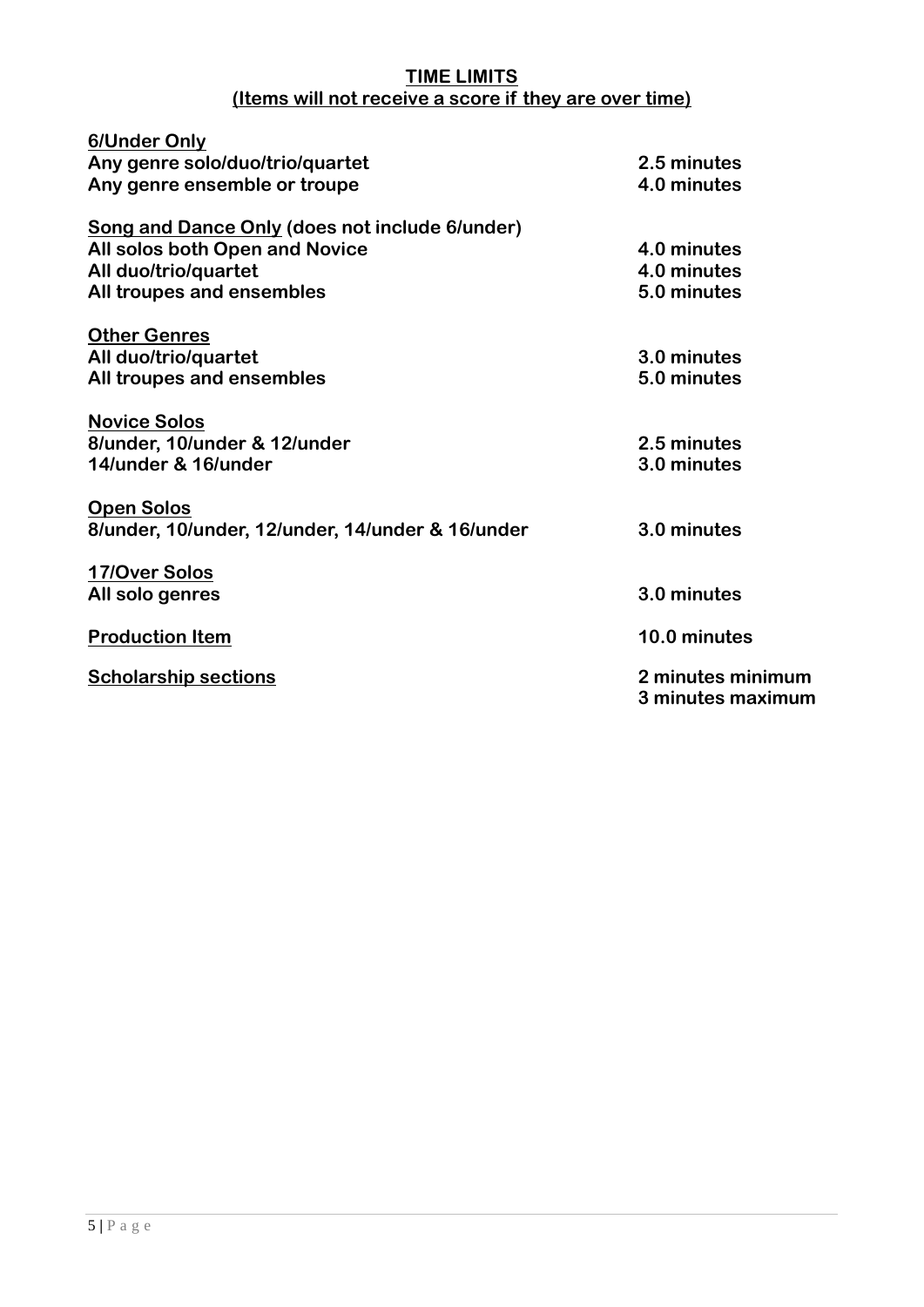## **DANCE SECTIONS:**

**Including Rules and Conditions pertaining to all dance sections All sections will have the following age categories except where otherwise indicated:**

| 8 years and under  | $\cdots$ | <b>Novice and Open</b> |
|--------------------|----------|------------------------|
| 10 years and under |          | <b>Novice and Open</b> |
| 12 years and under |          | <b>Novice and Open</b> |
| 14 years and under |          | <b>Novice and Open</b> |
| 16 years and under | .        | <b>Novice and Open</b> |

**6/under solo sections will not be classified 17/over solo sections will not be classified Mature & Motivated solo sections will not be classified Dance Ability section will not be classified Improvisation sections are not classified and have two age groups: 9 – 13 years of age ….. Intermediate**

**14 years and over ….. Senior**

## **1. CLASSICAL BALLET:**

- **No rosin is allowed to be used at this Festival**
- **Any recognised formal classical method can be performed**
- **Classical music (without vocal accompaniment) must be used**
- **No stage or hand held props in solo performances**
- **Boys must wear appropriate traditional ballet attire including tights and pumps**
- **Girls must wear ballet tights and a short tutu only in a solo section. (The length of the top layer reaching and touching the dancer's wrist when in demi second position of the arms). Short and long romantics may be worn in other sections.**
- **There will be a penalty deduction if tights are not worn.**
- **1.1 Solo**
- **1.2 Duo/trio/quartet**
- **1.3 Ensemble**

## **2. NEO CLASSICAL BALLET:**

 **Is a classical base genre**

**Always performed by classically trained dancers with true classical technique and lines. However, there can be minimal diversion from the balletic aesthetic to include flexed hands and feet, angular arm lines and some parallel work with unconventional formations of dancers and groups. It must be performed with simple (no glitter/sequins or elaborate trims) costuming to show off the choreography and body dynamics within the choreography).**

**It does not include acrobatic or gymnastic tricks, nor are the styles of slow modern lyrical, contemporary or Negro spiritual permitted.**

- **Music from any era may be used. However, there can be NO LYRICS included in any piece – instrumental only.**
- **Minimal props**
- **Ballet pumps, or point shoes, or bare feet only**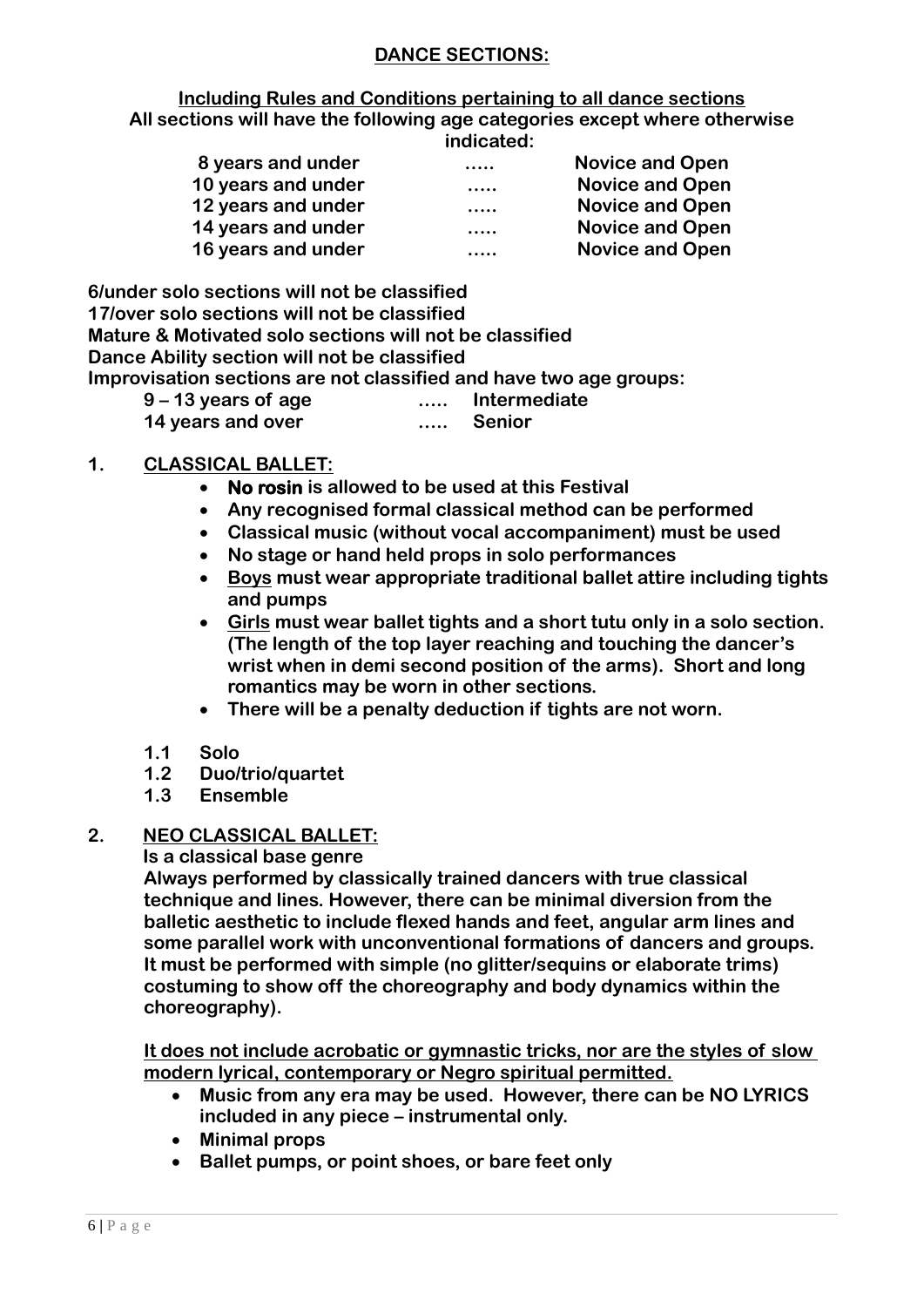- **Simple costume with no trim or embellishments (this includes sequins, pearls etc). Tights must be worn.**
- **There will be a penalty deduction if tights are not worn.**
- **2.1 Solo**
- **2.2 Duo/Trio/Quartet**
- **2.3 Ensemble**

#### **3. DEMI CHARACTER:**

**This genre is based on any recognised formal classical ballet technique. Portrayal of a storyline must be as strong and equal to the dance content.**

- **It cannot be a repertoire**
- **Props may be used. (Please refer to Rule 21)**
- **Classical music only. NO VOCALS OR LYRICS**
- **Tights must be worn**
- **There will be a penalty deduction if tights are not worn.**
- **3.1 Solo**
- **3.2 Duo/Trio/Quartet**
- **3.3 Ensemble**

## **4. NATIONAL:**

**All national dances must represent a country and its traditions.**

- **Authentic music, steps and costumes are required**
- **Irish and Scottish nationals are accepted**
- **Set exam routines from a dance syllabus belonging to any formal dance organisation cannot be used**
- **It cannot be a character dance**
- **Tights must be worn**
- **There will be a penalty deduction if tights are not worn.**
- **4.1 Solo**
- **4.2 Duo/Trio/quartet**
- **4.3 Ensemble**

#### **5. CONTEMPORARY:**

 **Is a CLASSICAL base genre.**

**To be based on any recognised classical method using such concepts as:**

- **Cunningham technique – using the body's own line of energy**
- **Graham technique – focus on the use of contraction, release, fall and recovery**
- **Limon technique - gravity and weight with fall, rebound, recovery and suspension**
- **Music is optional**
- **Costuming to be appropriate and tights must be worn.**
- **There will be a penalty deduction if tights are not worn.**
- **5.1 Solo**
- **5.2 Duo/Trio/Quartet**
- **5.3 Ensemble**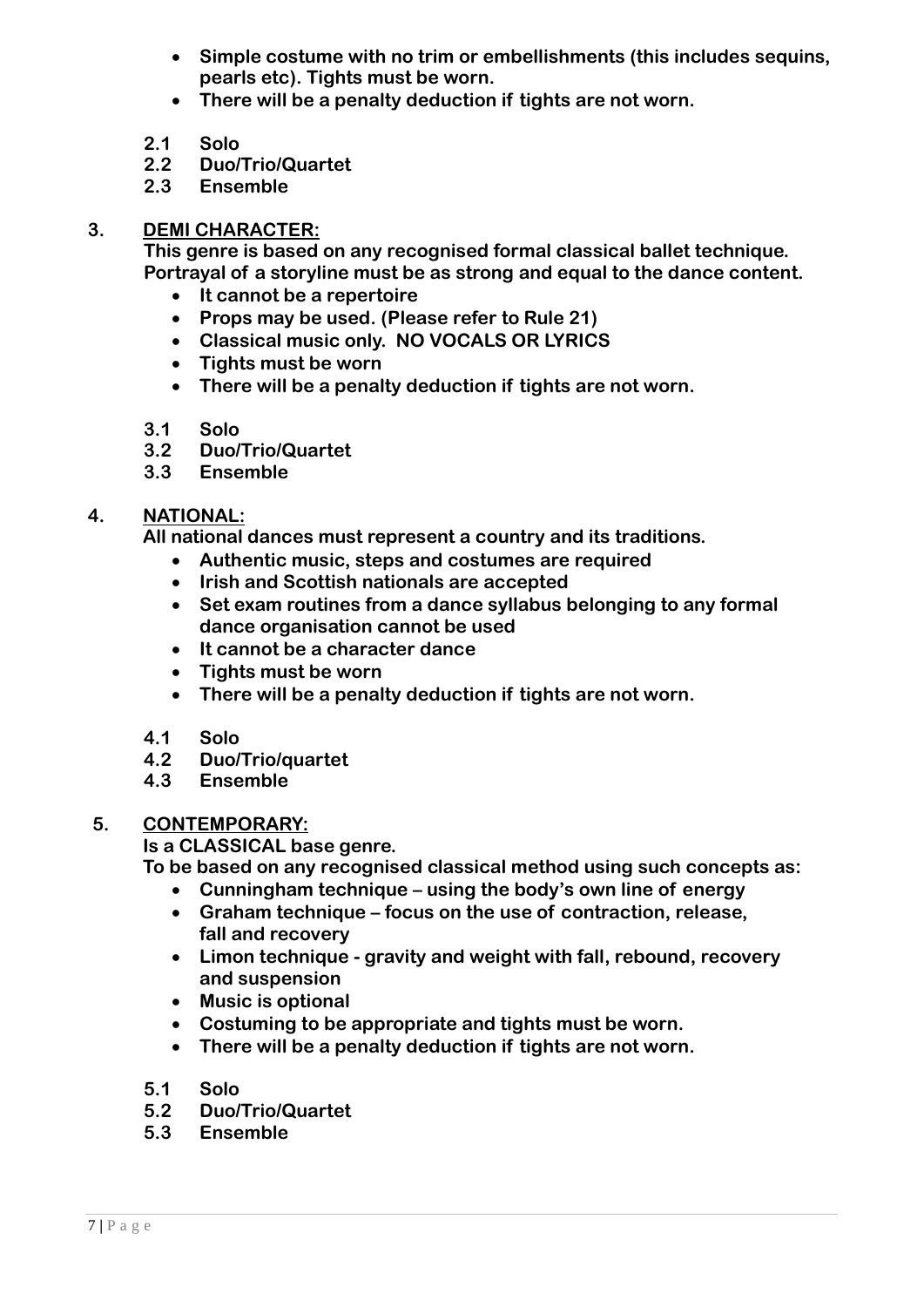## **6. MODERN:**

**Can be based on modern dance form that includes jazz, musical comedy and cabaret.**

**This section cannot include:**

- **Choreographed singing and miming.**
- **No more than three (3) acrobatic tricks. A tumbling and aerial sequence is not one trick. The number of acrobatic moves in the sequence will be counted independently.**
- **A one-mark deduction will be taken off the item's score for every trick taken after the first three counted.**
- **Tights must be worn with costume.**
- **There will be a penalty deduction if tights are not worn.**
- **6.1 Solo**
- **6.2 Duo/Trio/Quartet**
- **6.3 Troupe**

## **7. LYRICAL:**

 **Is a THEATRICAL base genre.**

**Must convey the emotion of the song's lyrics through the choreography of the dance. Emotional expressions of the face and body are necessary to tell a story that evolves with the lyrics of the song chosen.** 

- **Lyrical dance fuses modern, jazz & ballet in its choreography.**
- **The music chosen MUST CONTAIN LYRICS**
- **Tights must be worn.**
- **There will be a penalty deduction if tights are not worn.**
- **7.1 Solo**
- **7.2 Duo/Trio/Quartet**
- **7.3 Troupe**

## **8. TAP**

**Any style, technique, music and combinations of timing will be accepted.**

- **Tights must be worn**
- **There will be a penalty deduction if tights are not worn.**
- **8.1 Solo**
- **8.2 Duo/Trio/Quartet**
- **8.3 Troupe**

## **9. SONG & DANCE:**

**Any genre of dance or comedy may be used to present this section; however, it is not "Musical Theatre" and the singing segments and the dance segment of the Song & Dance routine should be evenly balanced and equally strong.**

- **NO voice over or backing vocals/lyrics can be used during the competitor's own singing segment/s of their item.**
- **Tights must be worn**
- **There will be a penalty deduction if tights are not worn.**
- **9.1 Solo**
- **9.2 Duo/Trio/Quartet**
- **9.3 Troupe**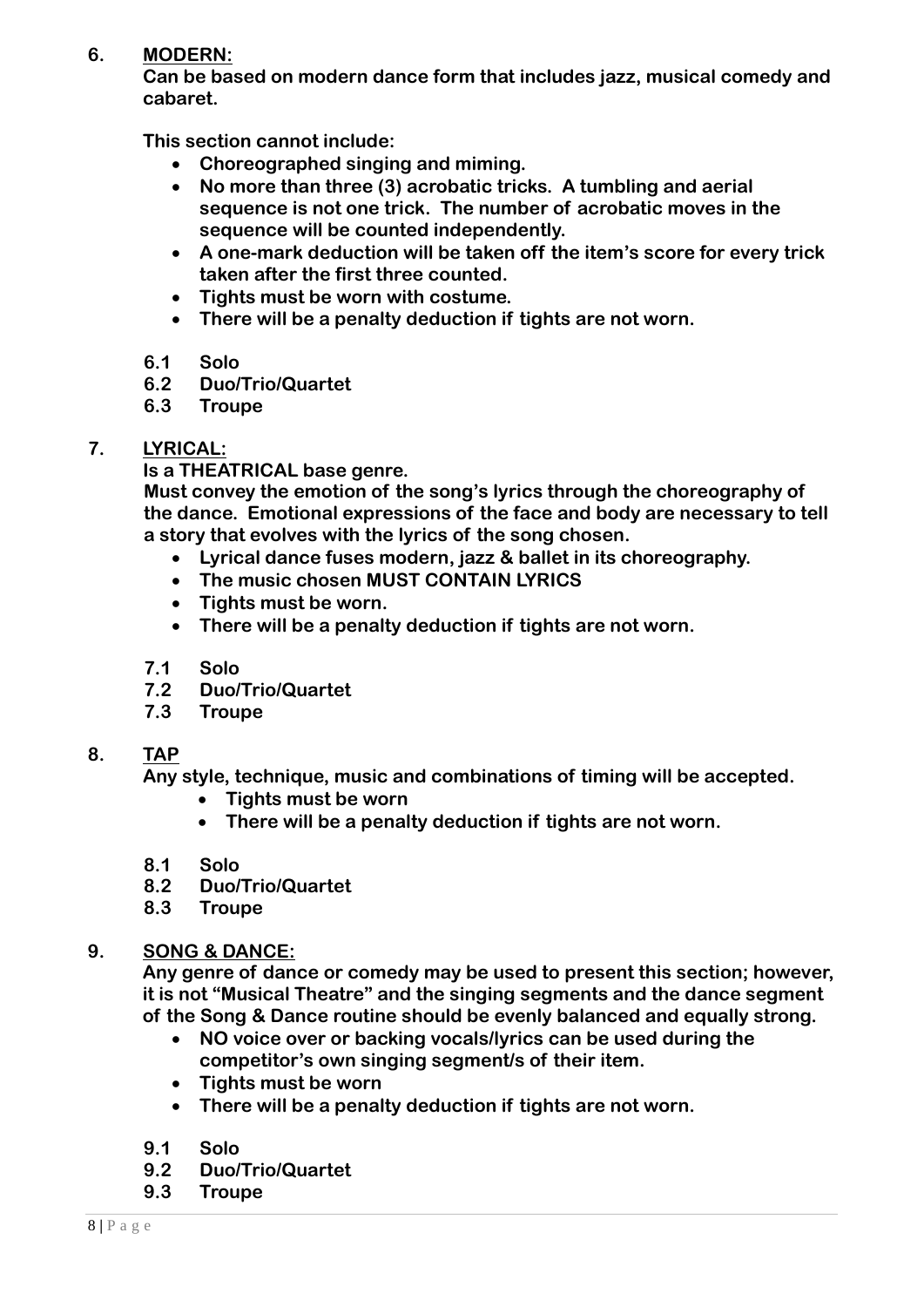## **10. ACROBATIC:**

**This section must contain Acrobatic tricks, (and/or contortion work), and dance element of equal strength. TIGHTS MUST BE WORN. There will be a penalty deduction if tights are not worn.**

- **10.1 Solo**
- **10.2 Duo/Trio/Quartet**
- **10.3 Troupe**

## **11. HIP-HOP**

**Hip-hop refers to street and funk dance containing a wide range of styles and, includes primarily breaking, locking and popping.**

- **Breaking (Break Dancing) is power moves and freezes that are more floor orientated**
- **Locking is freezing from a fast movement and 'locking' in a certain position, holding that position for a short while before continuing on at the same speed as before. It relies on fast and distinct arm and hand movements with more relaxed hips and legs and includes quite a lot of acrobatic skills and physically demanding moves.**
- **Popping is based on the technique of quickly contracting and relaxing muscles to cause a jerk in the dancer's body done to the rhythm of a song, for example a Robot.**
- **MUSIC Choose carefully. This is a student/family orientated festival. Lewd and inappropriate lyrics and extreme language will not be accepted.**
- **Tights to be worn at discretion of costume design**
- **11.1 Solo**
- **11.2 Duo/Trio/Quartet**
- **11.3 Troupe**

## **12. 6 YEARS AND UNDER CATEGORY:**

**There are restrictions on the number of dances candidates can participate in for this age group. The maximum of nine (9) items is the most any one child can compete in.**

- **One (1) Classical solo may be entered by each candidate**
- **One (1) Theatrical solo may be entered by each candidate**
- **One (1) Tap solo may be entered by each candidate**
- **One (1) Duo/Trio or Quartet Classical**
- **One (1) Duo/Trio or Quartet Theatrical**
- **One (1) Duo/Trio or Quartet Tap**
- **One (1) Classical ensemble**
- **One (1) Theatrical ensemble**
- **One (1) Tap ensemble**
- **12.1 Classical solo – may include any form of Classical dance**
- **12.2 Classical Duo/Trio/Quartet – any style**
- **12.3 Classical ensemble – may include any style**
- **12.4 Theatrical solo – may include any form of Jazz, Acrobatic, Song & Dance or Hip Hop**
- **12.5 Theatrical Duo/Trio/Quartet – any style (except tap)**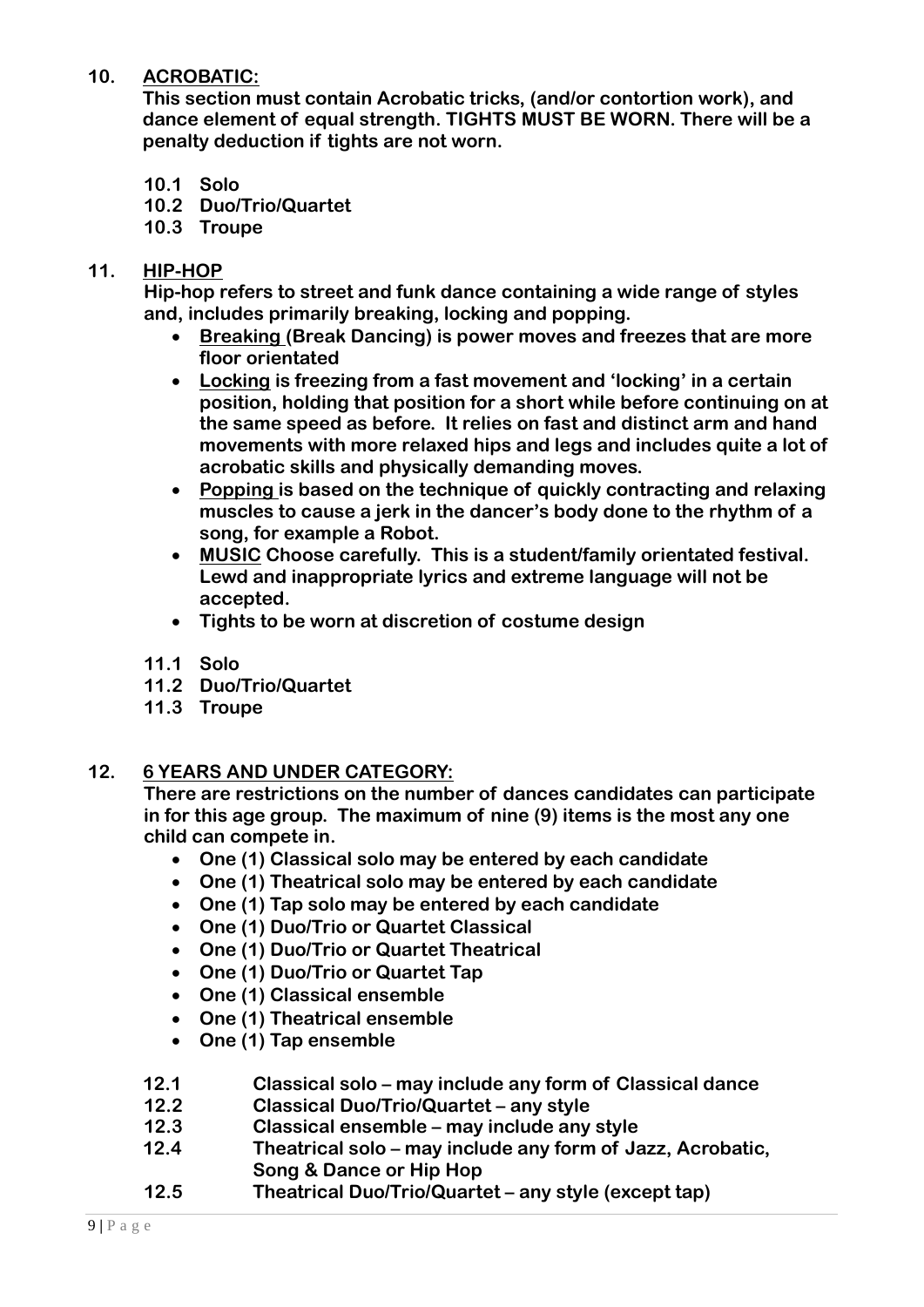- **12.6 Theatrical Troupe – any style (except tap)**
- **12.7 Tap solo**
- **12.8 Tap Duo/Trio/Quartet**
- **12.8 Tap ensemble**

## **13. IMPROVISATION:**

**This section is entirely about musical interpretation – nothing else. No marks are allocated for costume trim, head pieces etc**

**After listening once to the music set by the adjudicator, the candidate will then be required to perform an improvised routine showing their own interpretation of the music piece.**

**This section is not included in the allocation of aggregate points in the Festival.**

**NO TEACHERS ARE PERMITTED TO ACCOMPANY ANY STUDENT OR BE PRESENT IN THE BACK/SIDE STAGE AREAS DURING THESE PERFORMANCES.**

- **Classical – Girls: plain class leotard, hair off face and in a bun, ballet tights, ballet pumps or pointe shoes. Boys: white dance singlet or fitted dance T-shirt, black tights, either black ballet pumps OR white ballet socks over tights with white pumps.**
- **Modern – Girls: plain class leotard and jazz tights or fish nets OR ¾ jazz pants or long leggings. Hair off face in a bun and Jazz shoes to be worn. Boys: dance singlet or fitted dance T-shirt, jazz pants and shoes.**
- **Tap – Girls: the same as for Jazz OR a tap skirt or leotard. Tap shoes Boys: the same as for Jazz OR Formal dress shirt any colour and black trousers**

## **Lyrical/Contemporary**

**Girls: plain class leotard, hair off face and in a bun, ballet tights, ballet pumps or pointe shoes. Boys: white dance singlet or fitted dance T-shirt, black tights, either black ballet pumps OR white ballet socks over tights with white pumps.**

- **No costumes to be worn**
- **No ornate head pieces are to be worn**
- **No costume jewellery is to be worn**

| <b>Intermediate</b> | <br>$9 - 13$ years of age |
|---------------------|---------------------------|
| <b>Senior</b>       | <br>14 years and over     |

**Music ….. Presented by the adjudicator prior to the section Maximum time of music piece 60 seconds**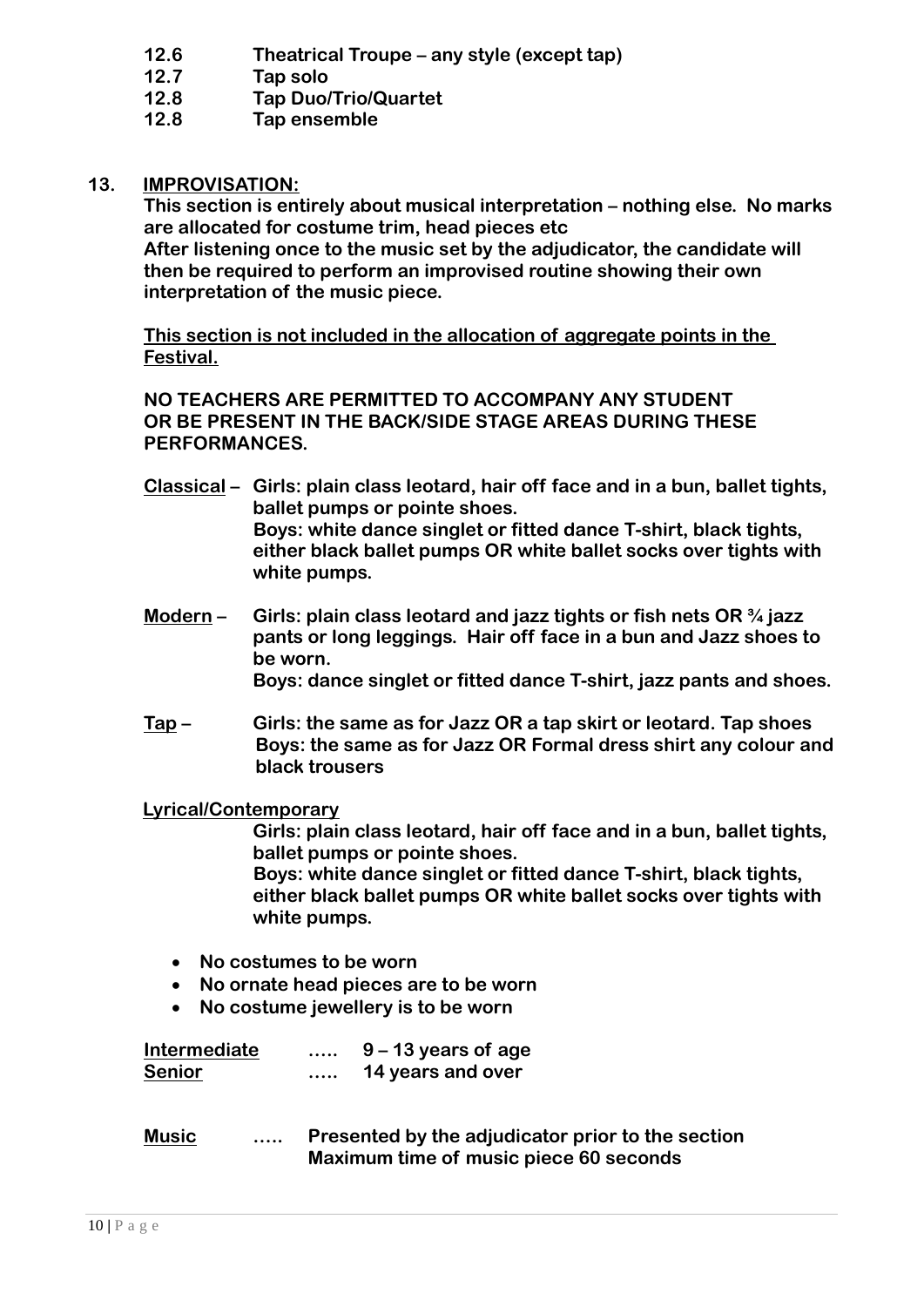- **All competitors in the section will wait in a designated room with no music feed and no teacher or parent contact**
- **No mobile phones are allowed in with the competitor**
- **The first competitor will listen to the music side stage and then perform whilst the next competitor listens to the music side stage etc**
- **After each candidate has performed, they will wait in the back stage area until the end of the section. All competitors will then go side stage for the adjudication**
- **13.1 Classical (formal only – no other related genre)**
- **13.2 Modern**
- **13.3 Tap**
- **13.4 Lyrical/Contemporary**

#### **14. MATURE & MOTIVATED:**

**Structured for adult performers who are in their senior years in age or, who have only started learning dance as an adult. Competitors who compete in this section cannot compete in any other section of the Festival, with the exception of the Production item. Choreography and costume design should be appropriate for general exhibition.**

- **14.1 Solo, Duo/Trio/Quartet of any type of dance. This section will be danced all together in the one Item, however, at the Programme Coordinator's discretion, should sufficient entries be received, this Item will be divided into sections**
- **14.2 Troupes and Ensembles …. Two different genre troupes may be entered by the same school with some of the same performers. However, should there be sufficient numbers to separate a section, then the event will be split over different dates/times. This ruling will only apply to the M&M section.**

**Teachers, please nominate on your entry form the style of dance your entry is. This will enable us to categorise the section if entries permit.**

**This section is not included in the allocation of aggregate points in the Festival**

## **15. PRODUCTION:**

- **Any style of dance**
- **Covers all age groups and any number of performers**
- **There will be 1st, 2nd & 3rd prize trophies along with a cash prize for each placing**
- **House curtains and mid tabs allowed**
- **Some special effects and lighting will be allowed. This must be done with the approval of the theatre and at the cost of the participating school. However, Rule 21 still applies.**
- **Fly ins are allowed – once again at the cost of the participating school and must be pre-arranged with the theatre and installed before the commencement of the Festival**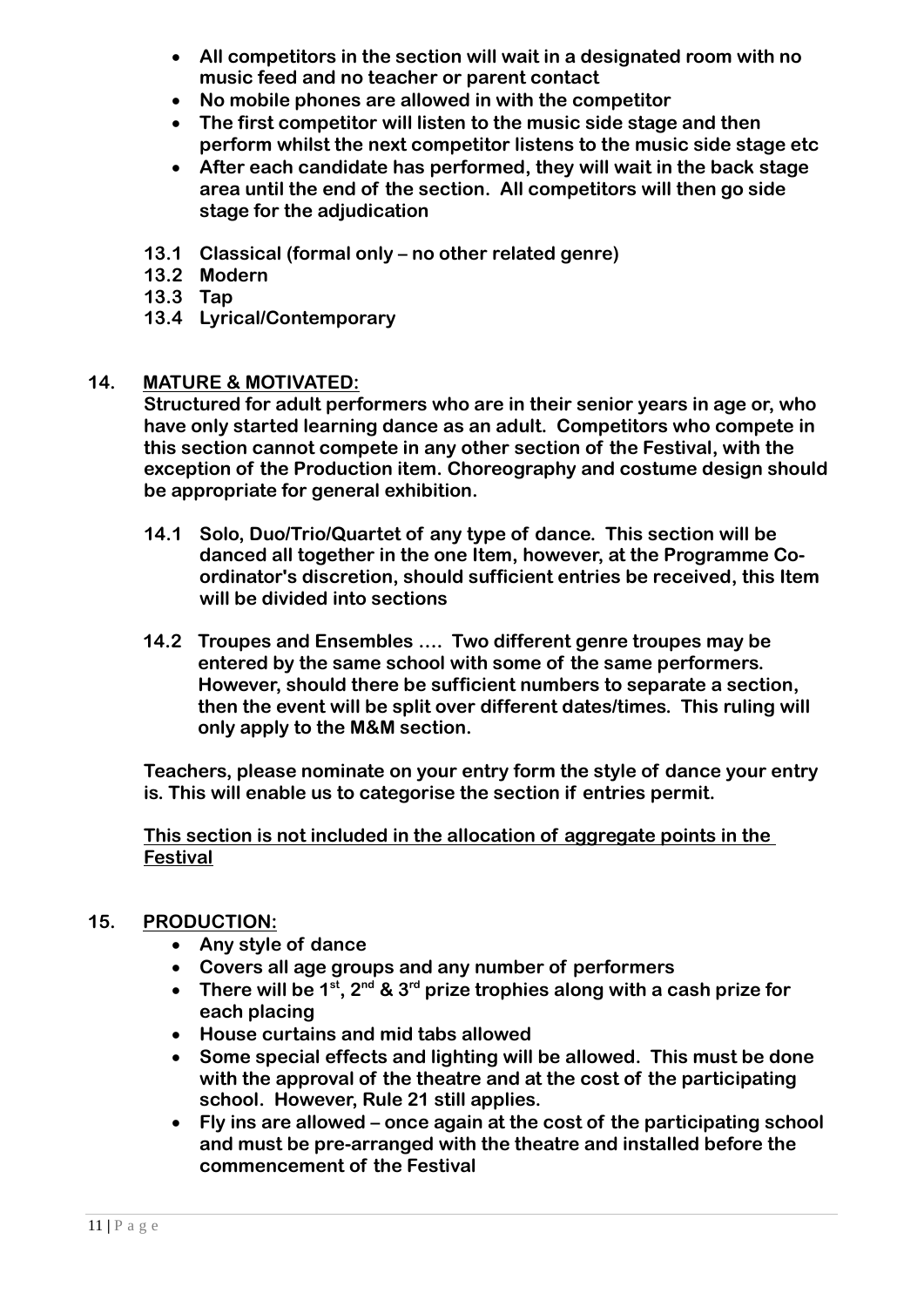- **The committee will not be responsible for any extra costs incurred by schools requiring fly mechanics, spot operators etc. The committee's responsibility stops at the normal stage configuration and full white stage lighting.**
- **The expectation of the Festival for a production is that a large group of students should represent their item in this section. Duos/Trios/Quartets would not be deemed to be a production and therefore, would not be allowed to enter.**

#### **16. SCHOLARSHIP SECTIONS:**

**There are TWO age categories for both the Classical Scholarship and the Theatrical Scholarship:**

**JUNIOR SCHOLARSHIP BOTH CLASSICAL AND THEATRICAL: 9 – 13 years of age**

**SENIOR SCHOLARSHIP BOTH CLASSICAL AND THEATRICAL: 14 years and over**

**NOTE: In both classical sections of the scholarships, 'Repertoire' pieces may be performed within the existing rules of a TWO minute minimum and a THREE minute maximum timed routine and NO hand-held props.**

**All of the existing directives for participation in the Scholarships will apply to both Junior and Senior sections**

**These sections are open to students who want to advance their skills, knowledge and prospects of building a future career as a professional performer.**

**Therefore, this section is closed to any performer who has previously worked in a full time or part time capacity as a dancer with this being their main source of income.**

**A minimum of 6 (six) dancers must nominate in either the Classical or Theatrical Scholarship for the relevant section to be part of the Festival Programme. Should there be insufficient nominees in either section the students already entered will receive a full refund of any fees paid. Scholarship recipients receive a perpetual and keep sake trophy, certificate, flowers and a cheque covering the monetary prize.**

**To qualify for any of the scholarship sections, entrants will be required to compete in the following:**

#### **CLASSICAL SCHOLARSHIP:**

- **1. The candidate must compete in TWO (2) or more OPEN classical based solo sections of the festival. These sections will consist of a choice from the following: i Classical**
	- **ii Neo Classical**
	- **iii Demi Character**
	- **iv National**
	- **v Contemporary**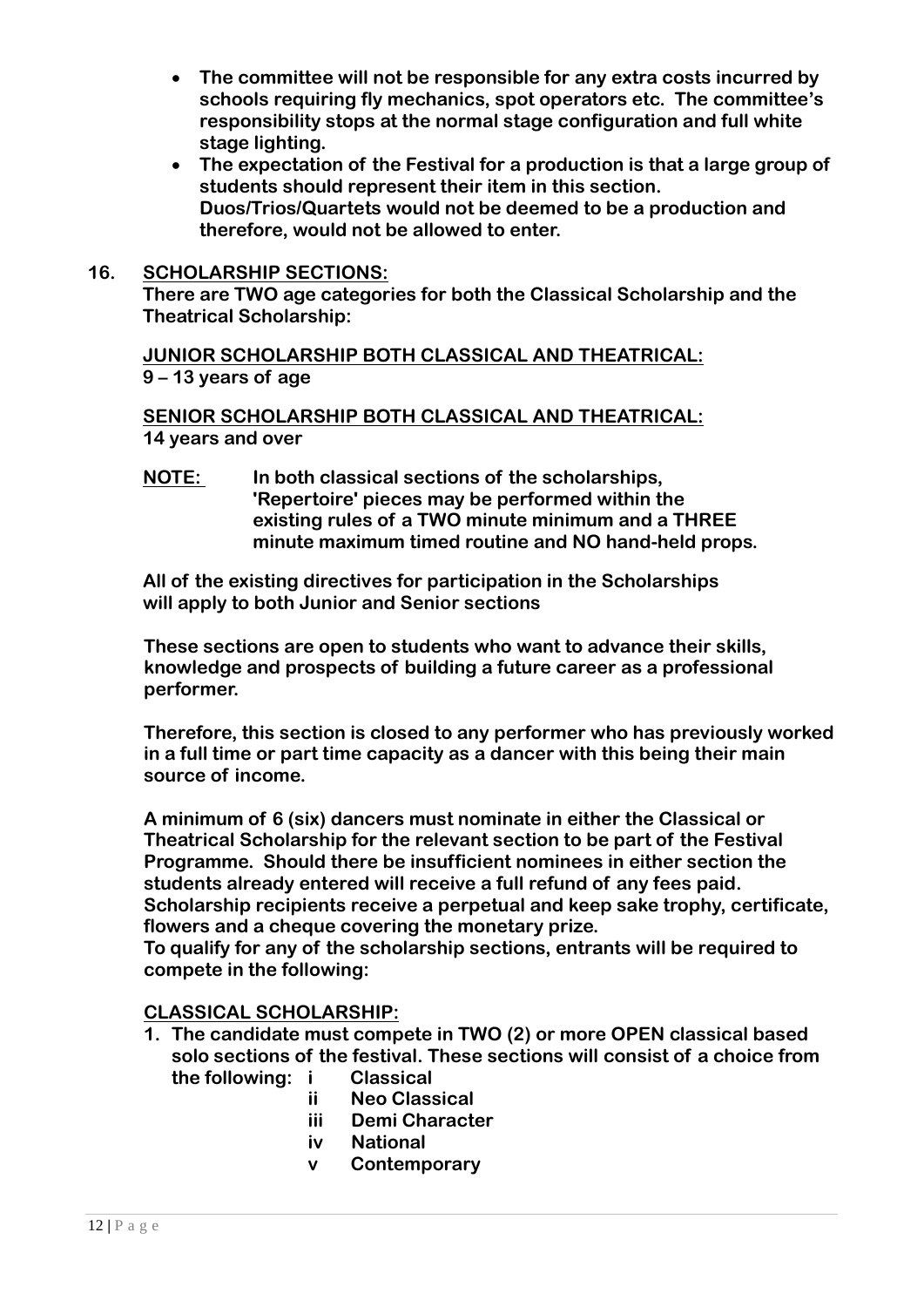- **2. The dance performed in the Classical Scholarship section must be a Classical dance showing formal classical training and done to classical music.**
	- **(It cannot be Neo Classical, Demi Character, National nor Contemporary)**
- **3. Entrants must perform a solo not previously danced during the Festival (either by themselves or any other competitor)**

## **COSTUME RULING:**

- **Girls: Costume must be a short tutu. The length of the top layer must reach and touch the wrists when arms are held in the demi seconde position. Knees and mid thighs must be well shown. Classical ballet tights and ballet pumps or pointe shoes must be worn. Hair off the face and in a bun**
- **Boys: Appropriate costume tunic with coordinating ballet tights and pumps.**

## **THEATRICAL SCHOLARSHIP:**

**1. The candidate must compete in TWO (2) or more OPEN theatrical based solo sections of the festival.**

**These sections will consist of a choice from the following:**

- **i Modern (includes jazz, musical comedy & cabaret)**
- **ii Lyrical**
- **iii Tap**
- **iv Song & Dance**
- **v Acrobatic**
- **vi Hip Hop**

**The dance performed in the Theatrical Scholarship section cannot be a Song & Dance item. However, it can be a choice of all other theatrical based genre. Costuming must be appropriate to the routine.**

**Entrants must perform a solo not previously danced during the festival (either by themselves or any other competitor).**

## **Time for all of the scholarship routines, must be a minimum of two (2) minutes and a maximum of three (3) minutes, including curtsey and stage exit.**

**In a show of courtesy to the Festival and the Adjudicator, all scholarship contenders must attend the Gala Night to await the announcement. If the winner of the scholarship is not present, the adjudicator will then be given permission to give the award to the seconder for the scholarship.**